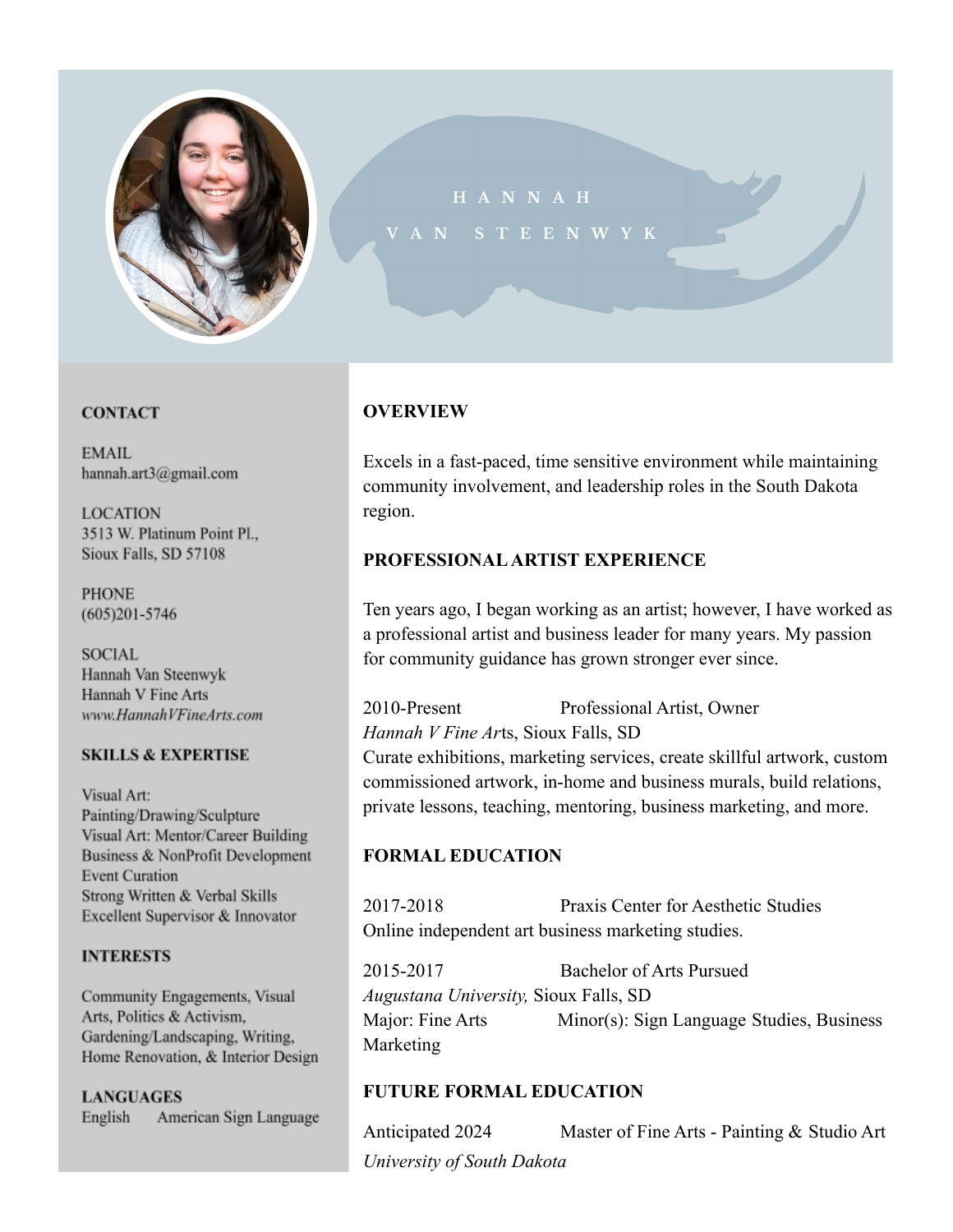#### **RELATED WORK EXPERIENCE**

2010 - Present Bookkeeper & Associate, *Empire Auto Sales*, Sioux Falls, SD

2017 - 2020 Visual Arts Center Assistant, Lead Instructor, Summer Camp Instructor, Museums, *Washington Pavilion*, Sioux Falls, SD

| 2016-2020     | Non-Profit Board Member, <i>The Blot Collective</i> , Sioux Falls, SD  |
|---------------|------------------------------------------------------------------------|
| 2018-2019     | Non-Profit Board Member, The Pinning Place, Sioux Falls, SD            |
| $2017 - 2019$ | Lead Art Teacher, <i>Lutheran Social Services</i> , Sioux Falls, SD    |
| 2017          | Bookkeeper & Consultant, <i>Okall Law Office</i> , Sioux Falls, SD     |
| $2015 - 2016$ | Sales and Framing, <i>Eide/Dalrymple Gallery</i> , Sioux Falls, SD     |
| 2015          | Grade School Student Teaching, John Harris Elementary, Sioux Falls, SD |
| 2013          | Coordinator, First Priority of Sioux Falls: Collision, Sioux Falls, SD |

# **PROFESSIONAL ACTIVITIES**

|           | 2021-Present Creation of South Dakota Artists Guild (SDAG)                                               |
|-----------|----------------------------------------------------------------------------------------------------------|
|           | 2020-Present Thriving Christian Artist Mentorship Program                                                |
|           | 2015-Present Studies under other Sioux Falls photographers, artists, business owners, political figures. |
|           | 2013-Present Artist Blog & Website, www.HannahVFineArts.com                                              |
| 2021      | Featured artist workshops, <i>LifeLight Youth Center</i> , Sioux Falls, SD                               |
| 2021      | Artist worship with students, <i>LifeLight Youth Center</i> , Sioux Falls, SD                            |
| 2021      | Art That Brightens Lives mural & event, <i>La Luna Cafe</i> , Sioux Falls, SD                            |
| 2020      | Teaching art techniques to the Girl Scouts                                                               |
| 2020      | Art mentoring for the Art For Arthritis Foundation                                                       |
| 2019      | Community Volunteer Mural, St. Francis House, Sioux Falls, SD                                            |
| 2019      | MDA Toast to Life SD, <i>Old Courthouse Museum</i> , Sioux Falls, SD                                     |
| 2018      | Curated gallery space for the South Dakota Independent Dealers Association                               |
| 2018      | PechaKucha Night Vol. 26, Sioux Falls Design Center, Sioux Falls, SD                                     |
| 2018      | MDA Toast to Life SD, <i>Old Courthouse Museum</i> , Sioux Falls, SD                                     |
| 2018      | Carving Your Voice Writers Workshop, <i>Exposure Gallery &amp; Studios</i> , Sioux Falls, SD             |
| 2018      | Opened up for hiring on an intern in my business, Sioux Falls, SD                                        |
| 2017      | PechaKucha Night Vol. 24, Sioux Falls Design Center, Sioux Falls, SD                                     |
| 2017      | MDA Toast to Life SD, Blue Haven Barn & Gardens, Sioux Falls, SD                                         |
| 2016-2018 | Interview taking and article writing, <i>JAM Art &amp; Supplies</i> , Sioux Falls, SD                    |
| 2016      | Mural Work, <i>Empire Auto Sales</i> , Sioux Falls, SD                                                   |
| 2015      | Cork and Wine Board Mosaic, Carnaval Brazilian Grill, Sioux Falls, SD                                    |
|           |                                                                                                          |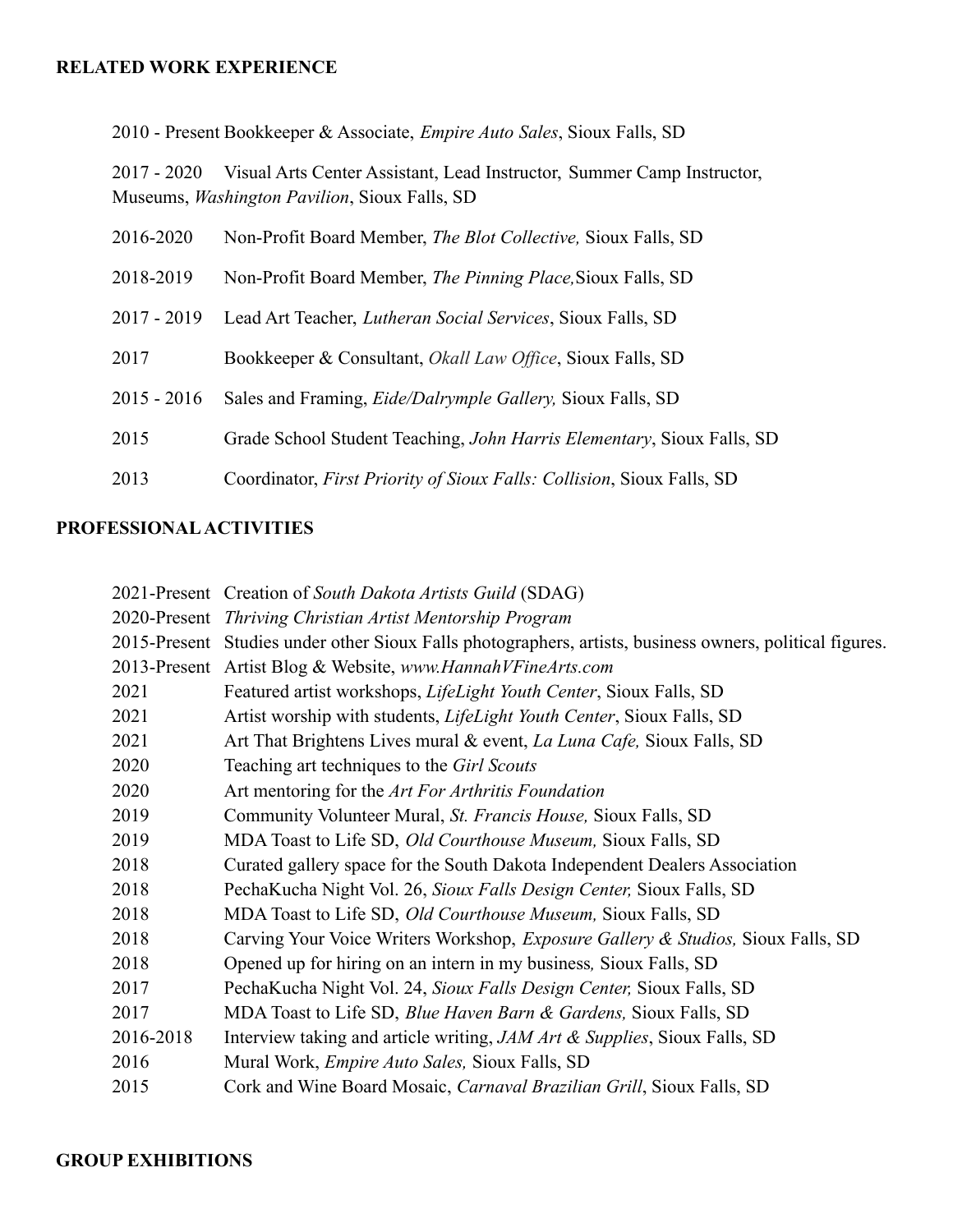| 2021 | Spring Collection, Christenberry Collection, Columbia, SC                                       |
|------|-------------------------------------------------------------------------------------------------|
| 2021 | Artist Feature Post, Artsy Shark                                                                |
| 2019 | Art Collective, Icon Event Hall & Lounge, Sioux Falls, SD                                       |
| 2019 | The Body Captured: Photographic Art with Bill Delaney, Full Circle Book Co-Op                   |
| 2019 | Arts Night, Submission and Wall, <i>Washington Pavilion</i> , Sioux Falls, SD                   |
| 2018 | Art Collective, Icon Event Hall & Lounge, Sioux Falls, SD                                       |
| 2018 | Sioux Falls Art & Fashion Week(end): ICONic Revolution, Icon Event Hall & Lounge                |
| 2018 | Art & Wine Walk, Sioux Falls, SD                                                                |
| 2018 | HERstory - A Celebration of Women's Art, <i>Vishnu Bunny Tattoo</i> , Sioux Falls, SD           |
| 2018 | Occupy Wall Space: Art & Poetry, Exposure Gallery & Studios, Sioux Falls, SD                    |
| 2018 | Arts Night, Wall, Washington Pavilion, Sioux Falls, SD                                          |
| 2017 | Art & Wine Walk, Sioux Falls, SD                                                                |
| 2017 | Art Collective, <i>Lucky's</i> , Sioux Falls, SD                                                |
| 2017 | \$100 Art Show, <i>Exposure Gallery &amp; Studios</i> , Sioux Falls, SD                         |
| 2017 | Naughty List Art Sale, <i>Vishnu Bunny Tattoo</i> , Sioux Falls, SD                             |
| 2017 | Tallgrass Art Auction, Museum of Visual Materials, Sioux Falls, SD                              |
| 2017 | ARTmart, Shriver Square, Sioux Falls, SD                                                        |
| 2017 | Shiny Happy People Art, <i>Vishnu Bunny Tattoo</i> , Sioux Falls, SD                            |
| 2017 | Art Maze 2, <i>Exposure Gallery &amp; Studios</i> , Sioux Falls, SD                             |
| 2017 | Arts Night, Wall, <i>Washington Pavilion</i> , Sioux Falls, SD                                  |
| 2016 | Art Collective, <i>Lucky's</i> , Sioux Falls, SD                                                |
| 2016 | \$100 Art Show, <i>Exposure Gallery &amp; Studios</i> , Sioux Falls, SD                         |
| 2016 | Skell House: A Horror Art Installation, <i>Exposure Gallery &amp; Studios</i> , Sioux Falls, SD |
| 2016 | What's Up: An Uptown Fair, The Bakery, Sioux Falls, SD                                          |
| 2016 | Artists of the Plains Art Show, <i>Hilton Garden Inn</i> , Sioux Falls, SD                      |
| 2016 | Art Maze, Dakota Minnesota & Eastern Railroad Building, Sioux Falls, SD                         |
| 2015 | \$100 Art Show, <i>Exposure Gallery &amp; Studios</i> , Sioux Falls, SD                         |
| 2014 | Youth Art Show and Sale, Downtown River Greenway Amphitheater, Sioux Falls, SD                  |

# **JURIED EXHIBITIONS**

| 2021 | Juried commission submission, Avera Behavioral Health, Sioux Falls, SD             |
|------|------------------------------------------------------------------------------------|
| 2021 | May Showers Brings May Flowers, Jerry's Artarama                                   |
| 2021 | Portraiture Contest, Jerry's Artarama                                              |
| 2019 | Juried commission submission, Avera Addiction Care Center, Sioux Falls, SD         |
| 2018 | 6th Tallgrass Recovery Art Show, Sioux Falls, SD                                   |
| 2017 | 5th Annual Tallgrass Recover Art Show, Sioux Falls, SD                             |
| 2014 | Annual South Dakota Student Art Competition, <i>Capital Building</i> , Pierre, SD. |
|      |                                                                                    |

# **SOLO EXHIBITIONS**

| 2021 | Revival Collection, La Luna Cafe, Sioux Falls, SD |  |  |  |  |  |
|------|---------------------------------------------------|--|--|--|--|--|
|------|---------------------------------------------------|--|--|--|--|--|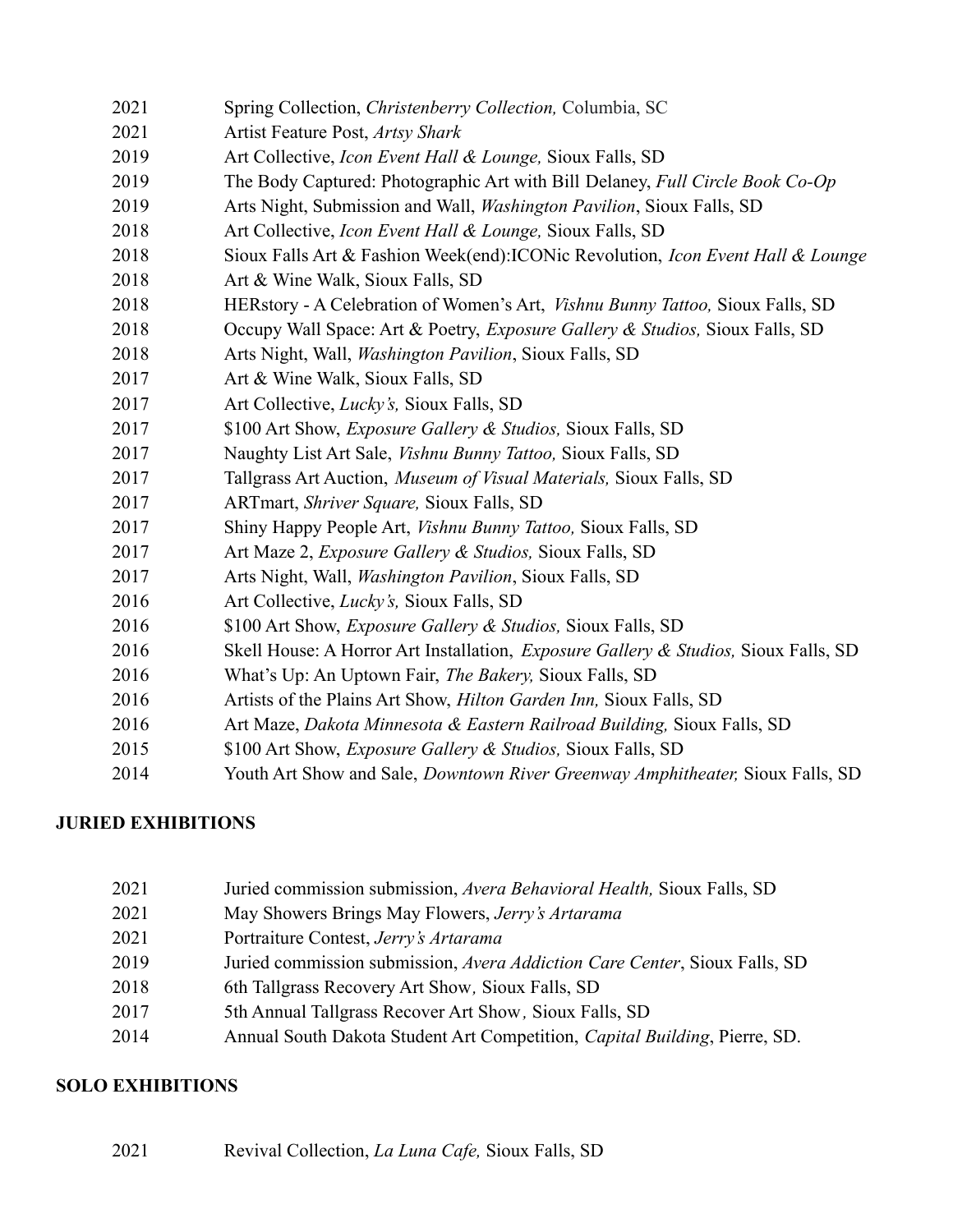| 2020 | Revival Collection, Sioux Falls Downtown Library, Sioux Falls, SD              |
|------|--------------------------------------------------------------------------------|
| 2018 | Exposing Hannah Wendt Collection, <i>Hydra Beer Hall</i> , Sioux Falls, SD     |
| 2018 | Exposing Hannah Wendt, <i>Exposure Gallery &amp; Studios</i> , Sioux Falls, SD |
| 2018 | Emerging The Frost, Dunn Brothers Coffee, Sioux Falls, SD                      |

# **PUBLICATIONS & FEATURES**

| 2021 | Art That Brightens Lives: A Mural Made for Joy, published book      |
|------|---------------------------------------------------------------------|
| 2021 | Feature ad given, Empire Lifestyle Magazine                         |
| 2021 | Featured Artist, 605 Magazine                                       |
| 2021 | Keloland Living Segment                                             |
| 2021 | Keloland News Program                                               |
| 2021 | Radio Interview with John Small, Sunny Radio                        |
| 2021 | Featured Interviews with Matt Tommey, The Thriving Christian Artist |
| 2018 | Exposing Hannah Wendt: Memoir, published book                       |

#### **AWARDS**

| 2018 | Nominated: Governor's Community Award                                         |
|------|-------------------------------------------------------------------------------|
| 2018 | Community Arts Advocacy Award, Presented JAM Art & Supplies                   |
| 2017 | People's Choice Award, 5th Annual Tallgrass Recover Art Show, Sioux Falls, SD |

# **VOLUNTEER**

Starting a Community Centered Organization in 2021: *South Dakota Artists Guild,* Serving at *The Banquet*, *Sioux Falls First, Union Gospel Mission of Sioux Falls, Arts South Dakota, Washington Pavilion, South Dakota Artists Association, Arts Midwest, LifeLight Youth Center, REACH Literacy, Zeal Center for Entrepreneurship, Brookings, SD, South Dakota Writes, The Pinning Place, The Blot Collective,* Blogger, business coach, & volunteer at *JAM Art & Supplies*, Set design at *Orpheum Theater*, *Sioux Falls First Priority.* I have a very high interest in government and justice as well as how arts, culture, governance, and community all affect each other. So, I have years of experience working with many different *politicians*, *the state parties*, *activist organizations*, *immigration and other topic lawyers*, and *business owners* in Sioux Falls, SD.

# **DETAILS OF OTHER EVENTS**

Teaching for many different businesses and organizations have been on a continual basis, usually a consistent monthly occurrence, throughout 2013 to 2021 (present.) Student and professional artist critique meetings and mentoring have taken place multiple times a month in 2017 to 2019, with a reopen date in 2021.

*A more detailed list with in depth descriptions and future events is available by request.*